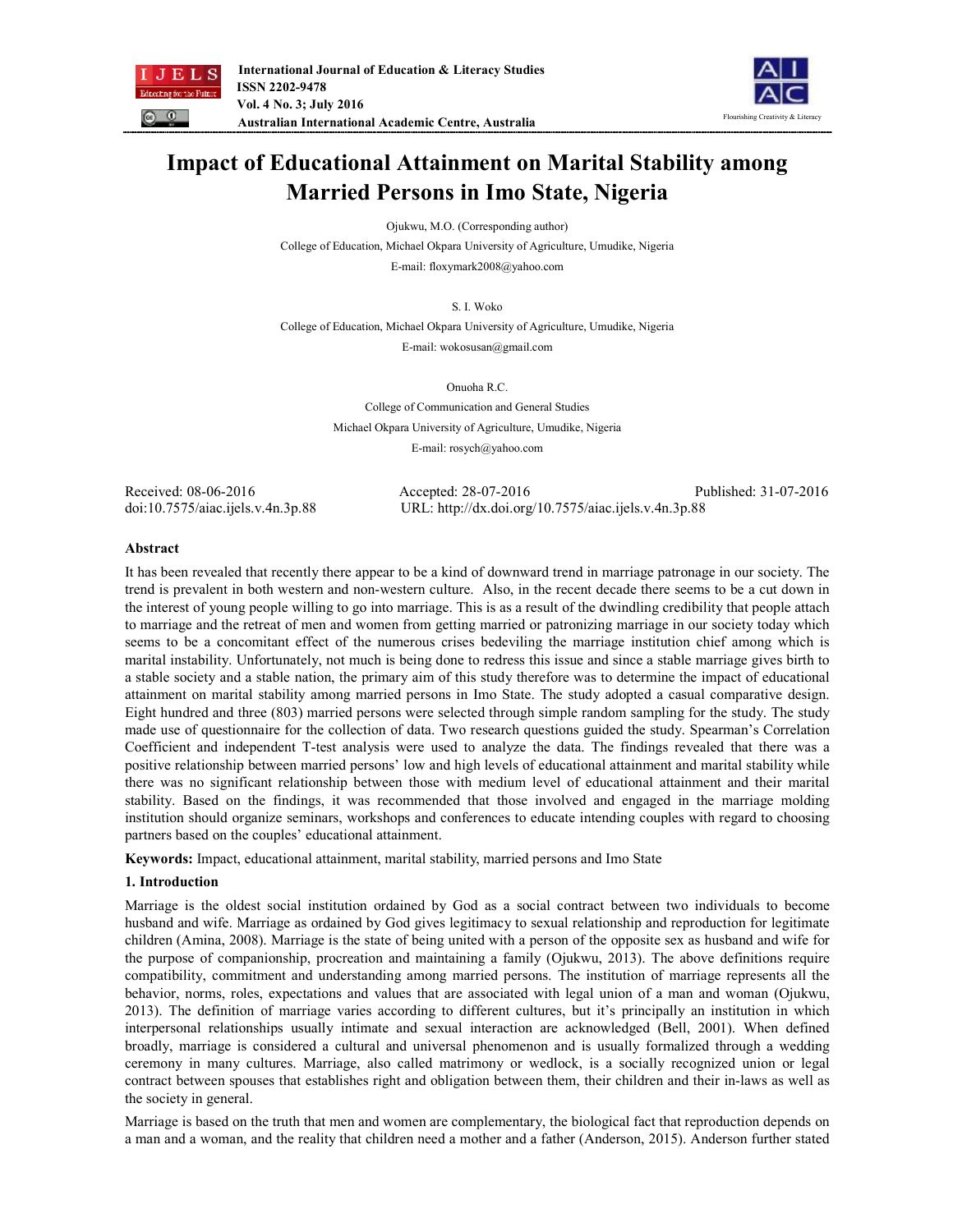that marriage is the society's least restrictive means of ensuring the well-being of children. By encouraging the norms of marriage monogamy, sexual exclusivity and performance, the state strengthens civil society and reduces its own role that is the reason why a peaceful home makes for a peaceful society and an unstable home subsequently brings about an unstable society.

Marriage has been part of human culture for thousands of years and almost all culture and religion on the planet have some sort of partnership ceremony. In some cultures, men are allowed to have multiple wives, but in most places marriages are limited to one man and one woman. Marriage in Imo State is never a union between a man and a man or woman and another woman as it may be in some cases in some countries today.

Marriage comes with many benefits which make a satisfactory difference in one's life. The society is crafted to make life happy for married couples (Bradbury, 2000). Marriage provides financial stability besides companionship; it allows one to have someone who will share one's feelings and experiences. It gives the spouses social and religious acceptance. Marriage brings about better sex life, good marital health, and companion to grow old with. It gives the children a positive and secures life style, brings about commitment in life, true love and gives a happier life (Bradbury, Fincham & Beach, 2000). Marriage is associated with utmost importance in the life of married persons. Empirical evidence has accumulated that married people have a healthier life-style (Wait and Galapher, 2006); live longer (Seltzer, 2000); have a satisfying sexual life relationship (Kim and McKenry, 2002); have more wealth and economic assets and that children generally do better when raised in a two-parent home (Odebunmi, 2007). Stable marriages produce stable children and families which in turn gives rise to a stable society, and for the world to be at peace, marriages, homes, families must be at peace (Ojukwu, 2013).

Upon all the aforementioned benefits of marriage and marital life, the institution of marriage has suffered a dramatic decline in patronage by young persons. However, marital instability has become a thing of concern in our contemporary society and this is associated with separation, divorce and single parenthood. Meanwhile, the term marital instability is the process whereby there is marriage un-satisfaction which could lead to marriage breakdown, separation, desertion or divorce. According to Ojukwu (2013) marriage institution is recently confronted with many devastating challenges and crisis. Some of the challenges include wife employment (Ogunsanmi, 2005) and absence of the traditional preparation for marriage (Onwuasonya, 2005). Other problems include identity problems, conflict in marital roles, betrayal of trust, erosion of structural interdependence, immaturity on the part of the spouses or married persons, faulty communication and influences of wrong models (Bassey, 2008). The institution of marriage has suffered a dramatic decline partly due to increased divorce rates. However, the most disturbing problem is high rate of marital instability which results in marriage separation, divorce, single parenthood, positive response to couple cohabitation and same sex marriage. It is now not stigmatizing in Imo State for women to request for dissolution of marriage and men to celebrate their egocentricity by frivolously requesting for a liberty from the shackles of matrimony with pride (Ebigbo, 2002).

As a result of marital challenges and crises, the marriage institution is now faced with a low patronage and commitment to the causes of its survival (Okon, Oyibo, Tella and Tella, 2008). For example, Okon et al. observed that people, especially young educated men and women are running away from getting into marriage relationship. A close look at the age, maturity and personality of the Nigerian post graduate students revealed that many of the men who are mature enough and who should have been married are still out of the marriage institution (Okon et al., 2008).

The probability of attaining happy, satisfying and stable marriages has been reportedly declined (Ojukwu, 2013). Glenn (1998) has speculated that a decline in the ideal of marital quality and stability has made persons less willing and less able to make the commitments, sacrifices and investment of energy, time and cost opportunity that are necessary to make marriages succeed. Marital discord, crisis and instability have serious effect on youths, husband and wife as well as on the general society (Denga, 2004). Most of the major problems and behaviors exhibited by our youths are traceable to the kinds of home they come from (Ojukwu, 2013). Marital discord and disharmony have tremendous impact on the behaviors of our youth (Akinboye, 1999).

Literature has revealed that social unrest, delinquency, crime and some sickness are frequently associated with marital discord and family fragmentation (Ojukwu, 2014). It has also been reported that marital discord and instability lead to distress, depression and negative attitude in parents which in turn affect their parenting style or interaction with their children (Sinha and Sharma, 2001). Again, Kang and Jaswal (2009) asserted that a home environment that is characterized by quarreling, nagging and disagreement has deleterious effects on both parents and children. High conflict between parents is associated with negative feelings and behavior directed towards their children and in turn with disruptions in social and cognitive competency and increased antisocial behavior in children (Kang and Jaswal, 2009).

It has been noticed that armed robbery and kidnapping cases have been on the increase in Imo State recently. There is hardly any day that passes that the media will not carry news about robbery or kidnapping case in Imo State (Ojukwu, 2014). Could this have any bearing to the marital crises and instability among married persons in the state which the mass media have been reporting is on the increase in Imo State marriages?

The awareness of the extent of the effect of marital instability on individuals and on the society as well as consequent negative attitude of the youths towards marriage has resulted in increasing interest in ways of controlling and minimizing the destructive experiences (Onwuasonya, 2005). Among the numerous choices which are usually under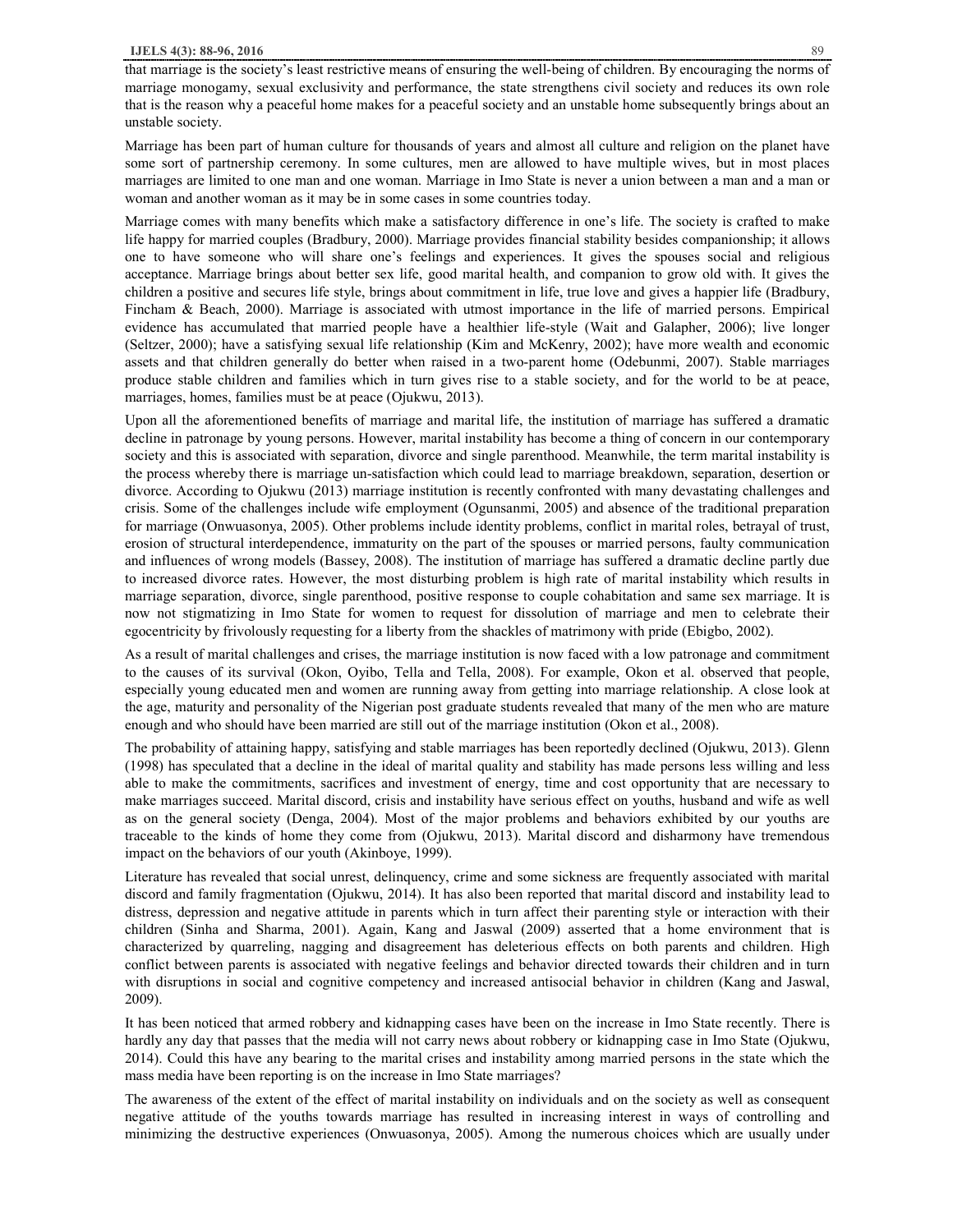consideration prior to accepting or proposing for marriage is the educational background and educational attainment of the proposed spouse (male or female). This consideration is usually based on the belief that marrying a spouse with a high level of educational attainment may result to having a high Intelligent Quotient offspring which the marriage may beget in time to come. Some young persons are also of the opinion that persons of high educational attainment is a guarantee to securing a promising future as the married persons would by virtue of their qualifications get good jobs that would attract better pay to take care of the family. Little or no considerations have gone to check if a person with a high level of educational attainment has got the ability to make available the rudiments that makes for a stable marriage, home and family. That is one of the reasons that prompted this study which was set out to investigate whether educational attainment could be a predictor of a stable marriage among married persons in Imo State.

Educational attainment is the highest level of education an individual has successfully completed. Another term typically used in the literature is (highest) educational qualification. Educational attainment distinguishes individuals on a vertical scale, i.e. educational attainment categories can largely (although often not entirely) be ordered hierarchically. For the purpose of this study, educational attainment is categorized thus: SSCE and below will be regarded as low educational attainment, while Diploma to First Degree will be seen as medium educational attainment and finally, Masters to PhD will represent high educational attainment. Educational attainment refers to an important direct outcome of education (Fehintola, 2009).

Education not only provide basic knowledge and skills to improve health and livelihood, but it empowers men and women to take their rightful place in their homes, society and development process. Education gives men and women the status and confidence to influence household decisions. Educating young men and women is the key to breaking the cycle of poverty (Fehintola, 2009). In Imo State society early 1970s and 1980s experienced growth in terms of social, economic and educational development. This brought about increased movement away from the traditional way of life due to industrialization, education, influence of electronic media and exposure to foreign cultures. In the traditional setting, an Imo State woman brought up right from youth in ways which will get her ready for marriage and make her settle down to a successful and stable marriage. She was taught the different roles she would play as a woman, in terms of home making, motherhood, having good relationship with her husband and in-laws (Fehintala, 2009). She was taught the art of patience and submissiveness towards her husband in order to be able to play these roles successfully. Traditionally, in the years past parents and husbands were satisfied with a female child playing only the role of a wife and a mother as stipulated by the Nigeria culture (Ayandokeun, 2001).Today it has been realized that female children also attain positions of honor in the society and marry men of high social standing. They have seen education and exposure to other cultures as a means of achieving these objectives.

At an early age, the Imo State or Igbo female is sent to school, she learns to see the male as her equals as they do not seem to possess more intelligence than her. She is exposed to western cultures having values that are quite different from African value and gradually shifting from the patience and submissive person she used to be, who was ready to restrain her life to the narrow boarders of the environment in which she had been and bred to a more pushful person, competing with men in terms of educational attainment and positions in the world of work. Ojukwu (2016) revealed that female students compete effectively with their male counterpart in almost all the professions. The female students may have been influenced by the performance of some women who have been appointed to prominent positions in the country. With the help of Information Communication Technology (ICT) where the world has become a global village, female students could easily read the achievement of the women who have excelled in all their chosen professions and would want to model their lives after them. Hence, more determination for hard work and resolve to achieve and excel (Ojukwu, 2016).

Asana, (2000) noted that the role of the man in the Nigerian culture is that of a master and controller of home. He further stated that he wants to maintain this role all the time and does not want a situation that will militate against it lest society sees him as a weakling. Some men are weary of marrying women who have acquired higher education. Men in this group will contend that it will be easier for them to be able to have control over women who do not have more than a school certificate education or those who did not attend school at all regardless of their own educational background. This is with the belief that such will not see them as equals and as such give them enough respect and thereby enabling them master of the home (Ojukwu, 2014).

A graduate marrying a primary school certificate holder, will soon realize that their varying social status could create gap between himself and the wife especially when relating to other people belonging to their varying social groups with varying societal values that cannot match. This could be a source of conflict and possible failure of their marriage (Kumuiyi, 2004). It may be assumed that such gap could be bridged by time when the couple must have grown to understand themselves better with time. Nwokocha (2002) noted that a woman with primary school certificate who did not bother to know how to relate to people in her graduate husband's social class will with time learn more about her in her marriage if she has to succeed, and this also applies to the man. Some men, due to the exposure in higher institutions of learning believe that they will be more compatible with women who are also well educated like themselves (Eze, 2002). They believe they will be able to communicate effectively with such women and be easily understood by them. Many at times they may discover that their wives are hardly at home due to demands of jobs that are as time consuming as those of their husbands (Becker, Elizabeth & Robert, 1999). This may lead to feelings of being neglected and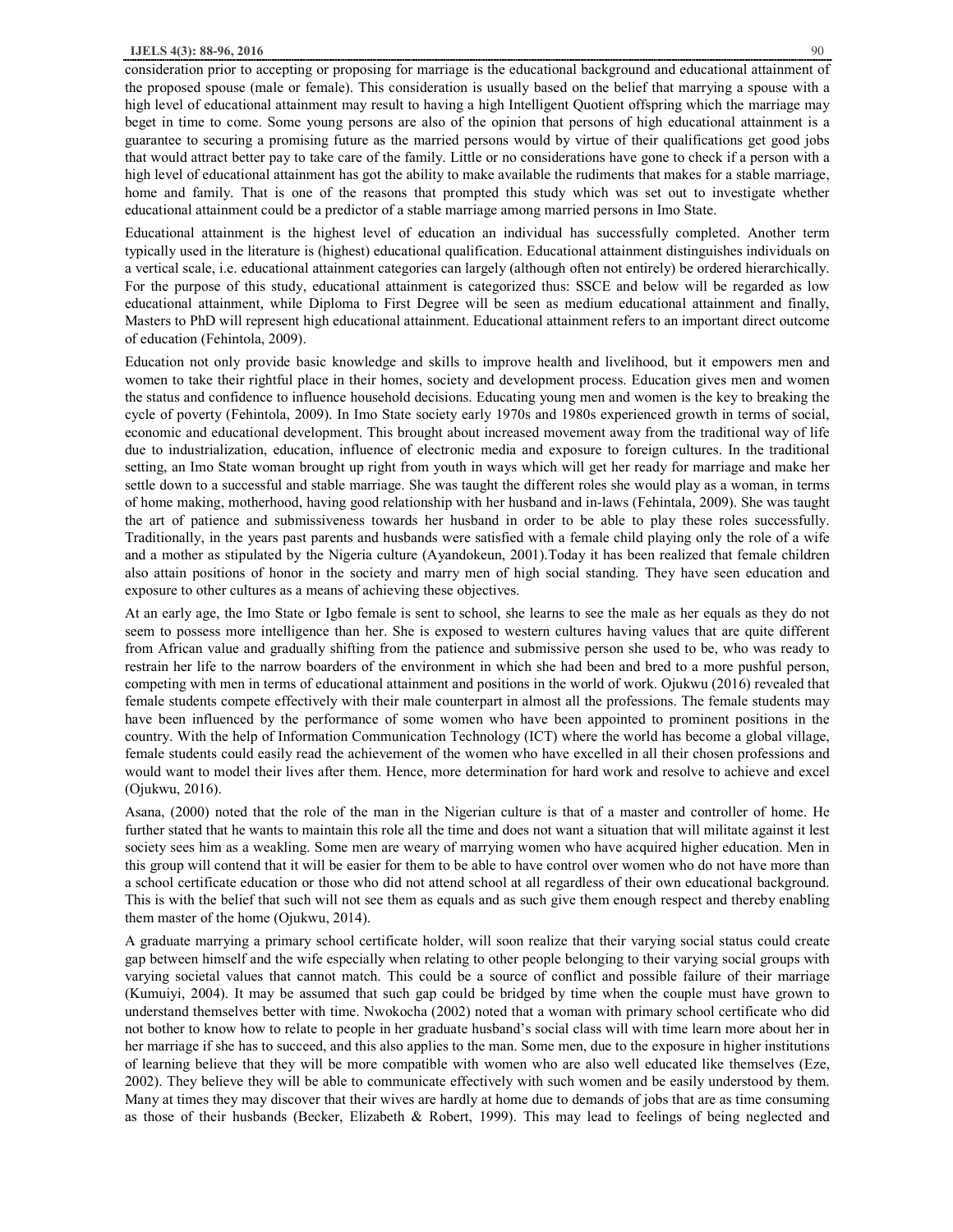uncared for the man who is usually left to the mercy of house helps who take the place of their wives at home (Ojukwu, 2015).

Also, the man at times develops the feeling of inadequacy especially if the wife works with men who are more successful than himself and due to the wife's sense of dressing and sophistication, infidelity is often suspected and this can lead to marital failures (Asana, 2000). In some situations, women find themselves attaining high levels of education than their husband. Men who have acquired wealth without adequate education to back it up may want their wives to acquire more education than themselves so they become asset in the running of the family's business and could give some degree of prestige to the man and family (Philippe and Lochner, 2008).When the man has a lower educational qualification than the wife and his financial standing is also lower, he may develop feeling of resentment, jealousy and incapability at being able to have a control over his household, especially if the man did not approve of such educational attainment. The situation may lead to instability, eventual separation or divorce in the marriage.

## *1.1 Statement of the problem*

Marriage is considered to be very important in the life of an individual. In modern times, acquiring education can be seen as one of the preparation young persons has to make towards marriage. Education helps individuals to adapt to a new environment. In Nigeria, education is seen as the only means of getting to the top hierarchy in any endeavor (Ojukwu, 2016).The acquisition of good education and attainment of high educational levels brings about the acquisition of honor in the society, good jobs increases financial standing which will enable married persons to assist each other in alleviating financial problems in their home.

The acquisition of education on the part of a woman can also militate against her marital success especially if there is disparity in her level of education and that of her spouse and vice versa.

The increase in divorce rates is one of the most visible changes in contemporary family life. The increase of the new forms of instability in today's marriages calls for a deep analysis of the new phenomena in order to understand their causes and consequences on the well-being of separated or divorced partners.

Social unrest, delinquency, crime and sickness are frequently associated with marital discord and family fragmentation (Ojukwu, 2014). There has been a decline in the ideal of marital quality and stability which made persons less willing and less able to make the commitments, sacrifices and investment of energy, time and lost opportunity that are necessary to make marriages succeed.

Unstable marriages give rise to unstable families which produce unwholesome children who subsequently cause social unrest to the society at large; no wonder armed robbery and kidnapping cases have been on the increase in Imo State recently. There is hardly any day that passes that the mass media will not carry news about robbery or kidnapping cases in Imo State. It is noted that home economics and home makers marriage counselors, ministers of various churches and perhaps even family social scientists and social welfare officers may possess a great wisdom about how to achieve and maintain happy, satisfying and stable marriage, but such knowledge is hardly based on any systematic research (Ojukwu, 2013). That is why the researchers seek to investigate whether educational attainment could be a predictor of marital stability among married persons in Imo State. Also, In spite of the enormous amount of research that may have been devoted to the topic, truly scientific evidence about the impact of educational attainment on marital stability has been so little and limited. To explore these issues among others are the problems of this study. The study therefore was carried out to throw more light in this respect and see how educational attainment could proffer solutions to stable marriages in Imo State. Again as a result of the limited attention that has been paid in this area, this research will be carried out to address the problems raised and fill the gap in knowledge using married persons in Imo State.

## *1.2 Objectives of the study*

The main objective of the study was to investigate the impact of educational attainment level on marital stability among married persons in Imo State.

The specific objectives of the study included:

- 1. To determine the relationship between educational attainment level and marital stability of married persons in Imo State.
- 2. To find out if place of residence (location) has any relationship between educational attainment level and marital stability.

## *1.3 Research Questions*

The following research questions guided the study:

- 1. What is the relationship between educational attainment and marital stability of Imo married persons?
- 2. Will marriage Location affect marital stability of Imo married persons?

# **2. Method**

The study adopted casual-comparative design. This was used because the researchers were only interested in determining the impact of the independent variable of educational attainment in its low, medium and high levels on the dependent variable of marital stability. It involved collection of data for the purpose of describing and interpreting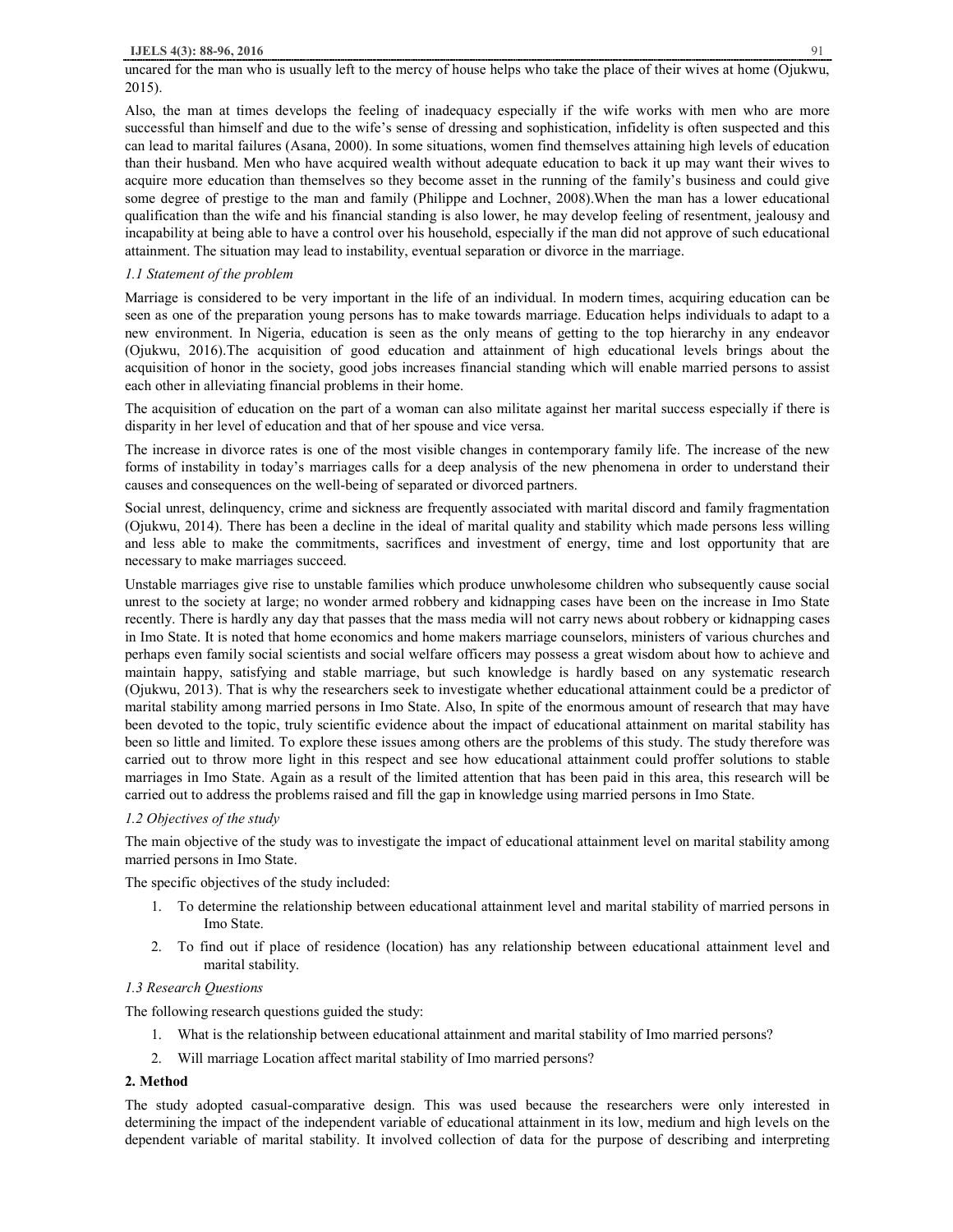#### **IJELS 4(3): 88-96, 2016** 92

existing situation. Nworgu (1991) noted that casual-comparative derives from the fact that in this type of study, groups differentiated in terms of some independent variables are compared on a given dependent variable. Differences in the dependent variable across the groups are attributed to the independent variables. Nwankwo (2013) stated that ex-post factor or casual comparative design involves collecting and analyzing data about some variables retrospectively or about some variables which are already in place without manipulating any of them in order to find out how some of them influence or are related to other variables.

This research design is ideal for this study because the researchers have no control over the variables of interesteducational attainment of married persons and their marital stability. The researchers did not manipulate them but only linked some already existing effect or observation educational attainment as causative agents. The researchers find that the subjects-married persons are already married and had made their choices and what was considered was the impact of their levels of educational attainment on their marital stability of the married persons' used for the study.

## *2.1 Population of the Study and Sampling Technique*

The population for the study targeted 1000 married persons but 803 successfully completed and returned their questionnaires which were analyzed. The questionnaires were distributed for the study in the 10 Local Government Areas out of the 27 that make up the state. They were simple randomly selected, 100 married persons from each Local Government made up of 50 married men and 50 married women. Local Government Areas were selected through stratified random sampling which gave all the LGAs chance of being selected.

## *2.2 Instrumentation*

The study made use of questionnaire for the collection of data. The questionnaire was tagged "Educational attainment and marital adjustment scale". It had three sections A, B and C as follows:

## *2.2.1 Section A: Demographic Data*

This section sought information on the demographic data of respondents. It was designed by the researchers to elicit biographic information of the respondents. Among the items required included sex, age, duration of marriage and Local Government Area of residence (or location) of the respondent.

## *2.2.2 Section B: Educational Attainment Scale (EAS)*

The section which was also developed by the researchers was composed of questions that sought information on the Educational Attainment of respondents. The scale was comprehensive and elicited information from the respondents on their educational attainments. The educational attainment levels were categorized as follows:

- 1. First School Leaving Certificate (FSLC) to Senior School Certificate Education (SSCE) was regarded as a low educational attainment level.
- 2. Ordinary National Diploma (OND) to First Degree was regarded as medium educational attainment level and finally Master's Degree to Doctor of Philosophy (PhD) as high educational attainment level.

The draft copies of Sections A, & B were distributed to the experts in psychology as well as measurement and evaluation of Michael Okpara University of Agriculture, Umudike. Their criticisms and suggestions led to the modification of certain items of the questionnaire thereby strengthening the face and content validity of the scale.

## *2.2.3 Section C: Dyadic Marital Adjustment (DMAS)*

This was originally developed by Spanier (1980) and has been a very popular instrument used to measure marital quality, adjustment, happiness, satisfaction and stability. It comprised questions on the marital stability of the respondents. This instrument was adapted and was used by the researchers to collect information on the marital stability of the respondents. The Dyadic Marital Adjustment Scale was chosen due to its ability to show satisfaction or distress on a variety of questions. The DMAS uses four (4) sets of questions paired by a 6-point Likert scale with response options similar to (Always agree). The response options change slightly and some are reverse coded to reflect the types of answers being asked. Examples of these sets of questions are:

- (a) Agreement or disagreements on religious matters, demonstrations of affection, and decisions;
- (b) How often the couples quarrel, discuss separation, get on each other's nerves
- (c) If they engage in outside interests together
- (d) How often they work together, discuss something calmly, and have a stimulating exchange of ideas.

Scores range from  $0 - 161$  with higher scores indicating higher marital stability and a cut off score of 100 between satisfied and dissatisfied (Crane, 2000). The scale consists of the following sub scales:

Dyadic consensus encompasses the agreement partners in a relationship with regard to the following: matters friendship, proper behavior, philosophy of life, ways of dealing with parents and in-laws, agreement on aims and goals, agreement on time spent together, decision making, division of labour, leisure activities and career decisions (Spanier, 1980). There was 13 items that measure consensus and an example of the type of question asked, "Most persons have disagreements within their relationships. Please indicate below the appropriate extent of the agreement or disagreement between you and your partner for each item on the following list "Handling of finances or Matters of recreation".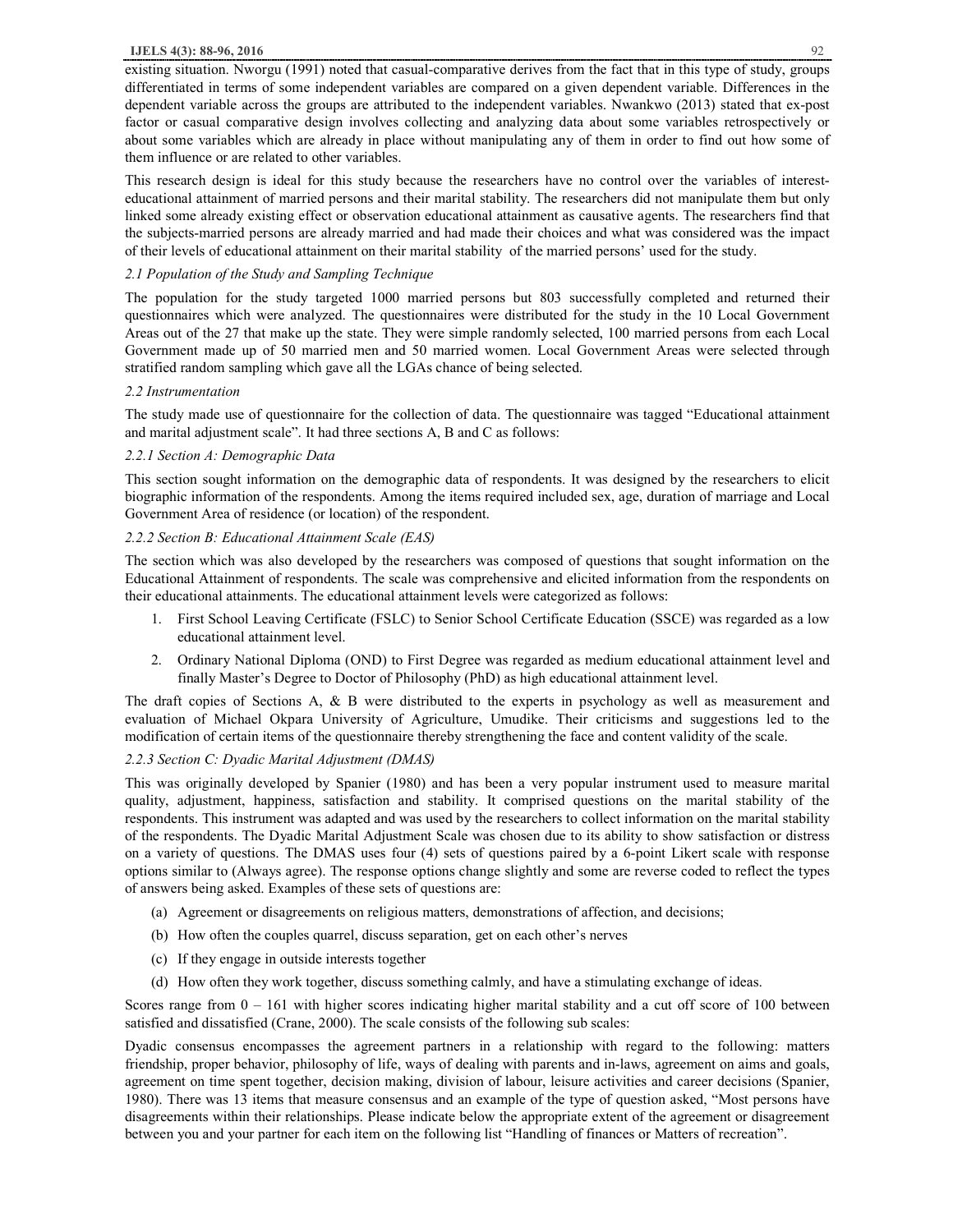Affectional expression pertains to demonstrations of affection and sexual relations (Spanier, 1980). This factor is made up of four items and the following is an example of the question asked, "Please indicate below the appropriate extent of the agreement or disagreement between you and your partner each item on the following list "sex relations or demonstration of affection". This question has to be answered to always agree.

Dyadic Cohesion refers also to how connected or separate the partners are in the marriage system (Spanier, 1980). There are 5 items that represent this scale and examples of these questions asked are: "In general, how often do you think that things between you and your partner are going well" dyadic satisfaction refers to overall satisfaction within the relationship 10 items represent this factor and the questions asked are "how often do you and your spouse leave the house after a fight?"

## *2.3 Revalidation and reliability of the questionnaire*

Ojukwu (2013) re-validated DMAS to determine its validity and reliability in the Nigerian context. A Cronbach's alpha of .82 was obtained.

#### *2.4 Data collection*

The researchers traveled to the 10 Local Government Areas of the State used for the study to administer the questionnaire on the selected sample. They were assisted by six research assistants who were recruited and trained on the administration, collection and scoring of the questionnaire.

#### *2.5 Data analysis*

Married persons' score for each of the items on the scale were summoned up for each person to determine the person's marital stability. Spearman's Correlation Coefficient and independent T-test analysis were used in analyzing the data collected for the study.

#### **3. RESULTS**

The results of the study are presented in this section:

*3.1 Relationship between educational attainment and marital stability* 

The first Research Question was, "*What is the relationship between educational attainment and marital stability of Imo married persons?"* 

The Spearman's Correlation Test was conducted to determine the relationship between educational attainments in their three categories of low, medium and high educational levels and marital stability. The result of the study is summarized in Table 1.

|                           | Educational<br>Attainment | Marital Stability | D    |
|---------------------------|---------------------------|-------------------|------|
| Educational<br>Attainment | 1.000                     | $.327**$          | .000 |
| Marital Stability         | $.327**$                  | 1.000             |      |

Table 1. Relationship between Low educational attainment and marital stability ( $n = 399$ )

The results show a positive but low relationship between educational attainment and marital stability ( $r_s = 0.327**$ ). This is an indication that positive or linear relationship exists between marital stability and educational attainment levels of Imo married persons. The coefficient of determination  $(r_s^2 = 0.107)$  indicates that educational attainment explains for 10.7% of variation in marital stability, meaning that persons with high levels of educational attainment are more likely to have high levels of marital stability and their marriage may last longer than others with lower educational qualifications.

## *3.2 Effect of marriage location on marital stability*

The second Research Question was, *"Will marriage location affect marital stability of Imo married persons?"* To verify the effect of location of marriage on Imo married persons' marital stability an independent t-test was ran and the result of which is presented in Table 4:

| Variable |     | М     | SE   | df  | t-cal | t-crit          | Decision                  |
|----------|-----|-------|------|-----|-------|-----------------|---------------------------|
| Rural    | 480 | 59.72 |      | 803 | 3.73  | <sup>1.96</sup> | Significant<br>difference |
| Urban    | 323 | 56.24 | 2.09 |     |       |                 |                           |

Table 2. Independent t-test analysis of effect of location on marital stability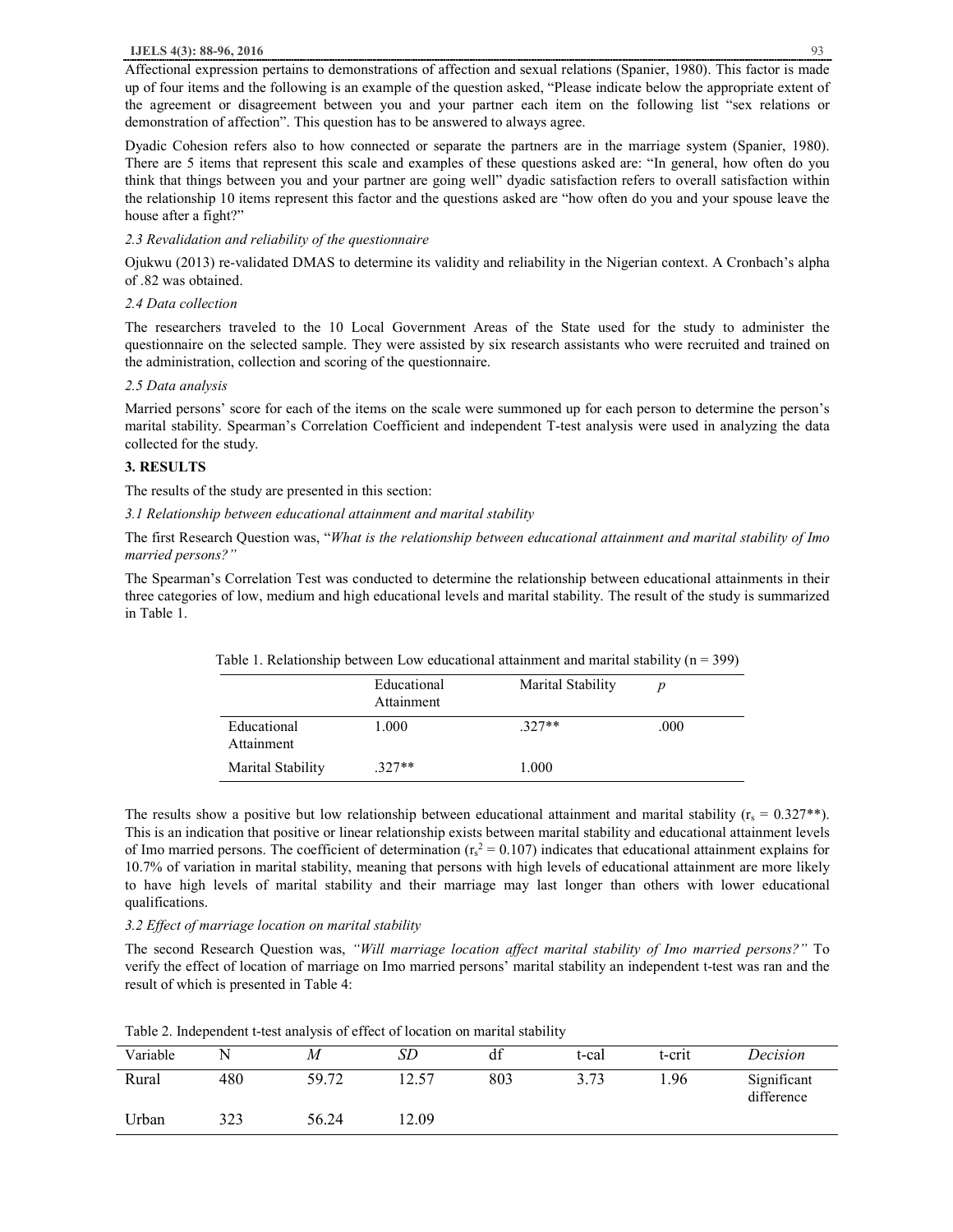The results in Table 2 show that significant difference exist between urban and rural location of married persons' marital stability as the t-calculated (t-cal.  $= 3.73$ ) is greater than t-critcal (t-crit  $= 1.96$ ). With mean difference of 3.48, rural dwellers exhibit more marital stability (*M*=59.72) than their urban counterparts (*M*= 56.24).

## **4. Discussion**

The main aim of the study was to determine the impact of educational attainment on the marital stability of Imo married persons. It also sought to find out if place of residence or location of marriage has any relationship with educational attainment and marital stability. Findings revealed that there was a significant low and positive relationship between educational attainment and marital stability.

The findings support those of earlier studies by Ojukwu (2013) and Asana (2008) whose findings revealed that some men are weary of marrying women who have acquired higher education. Men with lower educational levels contend that it was better and easier for them to be able to have control over women who do not have more than a school certificate education. The findings also support the work of Eze (2002) who revealed that some men due to their experience and higher qualification believe that they will be more compatible with women who are also well educated like themselves. They believe they will be able to communicate effectively with such women and would be easily understood by them.

Another reason to be proffered for this positive relationship in this level of educational attainment suggests that with age comes less arousal, yet happier times and that age is hypothesized to be the third predictor of marital interaction. Thus, less interaction and fewer disagreements and negative statements are predicted as couple's age increases. Married persons with high educational levels certainly have spent much time in pursuing their higher degrees and as they do, age also increases. This may be another reason for the positive relationship between their educational attainment and their marital stability.

Results from research question 2 indicate that there is significant difference between location of marriage and marital stability. This also supports an earlier study by Ojukwu (2013) which showed that there is a generally higher marital stability among marriages in the rural areas than marriages in the urban areas. That marital stability is stronger in the rural areas than urban areas could be attributed to many factors which may include religion and marital roles. There is a strong religious orientation in the rural areas than in the urban areas. This supports previous findings in this area. According to Davidson and Moore (1996) a strong religious orientation in the marriage provides a source of social support and an opportunity for engaging in family activities and religious service together, Giblin(1994) also revealed that couples who are more religious oriented showed greater marital stability resulting from increased give and take, increased self-sacrifice and altruism.

Another possible explanation to account for the relationship found between location of marriage and marital stability could be marital roles. Past researchers have found that in the rural areas wife completed most of the total household chores and they were very few tasks in which the husband contributed (Swaminathan, 1995). Also Stevens, Kiger and Ridey (2001) found that marital stability is the highest for couples that have worked out an agreeable division of labour. The authors further revealed that for women, satisfaction with the division of household tasks, dealing with problems at home and their contributions to household and status enhancement tasks was the most significant predictors of marital stability. Also, satisfaction with the division labour, dealing with problems at home and house work were significant predictors for men's marital stability. This is true because in the rural areas, tradition has set out roles for husbands and wives and if each faithfully carries out his/her own roles there should be marital stability.

# **5. Conclusion and Recommendation**

According to Okorodudu (2010), there appears to be a kind of downward trend in marriage patronage in our society. The trend is prevalent in both western and non-western cultures. Also, in the recent decade, there seems to be a cut down in the interest of young people willing to go into marriage. For example, Okon et al. (2008) pointed out that it is not an overstatement to say that the credibility that people attached to marriage has begun to dwindle and that the rate at which people are getting married has been drastically reduced as a result of the retreat of men and women from getting married or patronizing marriage in our society today. However, in consideration of the enormous benefits of marriage to man and the society as well as the fact that a stable home will result to a stable society and a stable nation, a study directed at finding out factors that will enhance marital stability, in this case impact of educational attainment levels on marital stability should be a welcome development. Findings showed that there is a positive relationship between low and high educational attainment levels and marital stability while medium educational attainment level showed no significant relationship with marital stability. Also location of marriage, educational attainment levels predicted marital stability.

Based on the findings it is recommended that marriage seminars, workshops, conferences and marital counselling services which are designed to help educate intending couples regarding choice of partners based on educational attainments should be organized by those engaged in marriage molding such as Home Economist Professional Association, Ministers Of Social Development and Women Affairs at Federal, State and Local Government Levels, Counseling Association Of Nigeria and so on.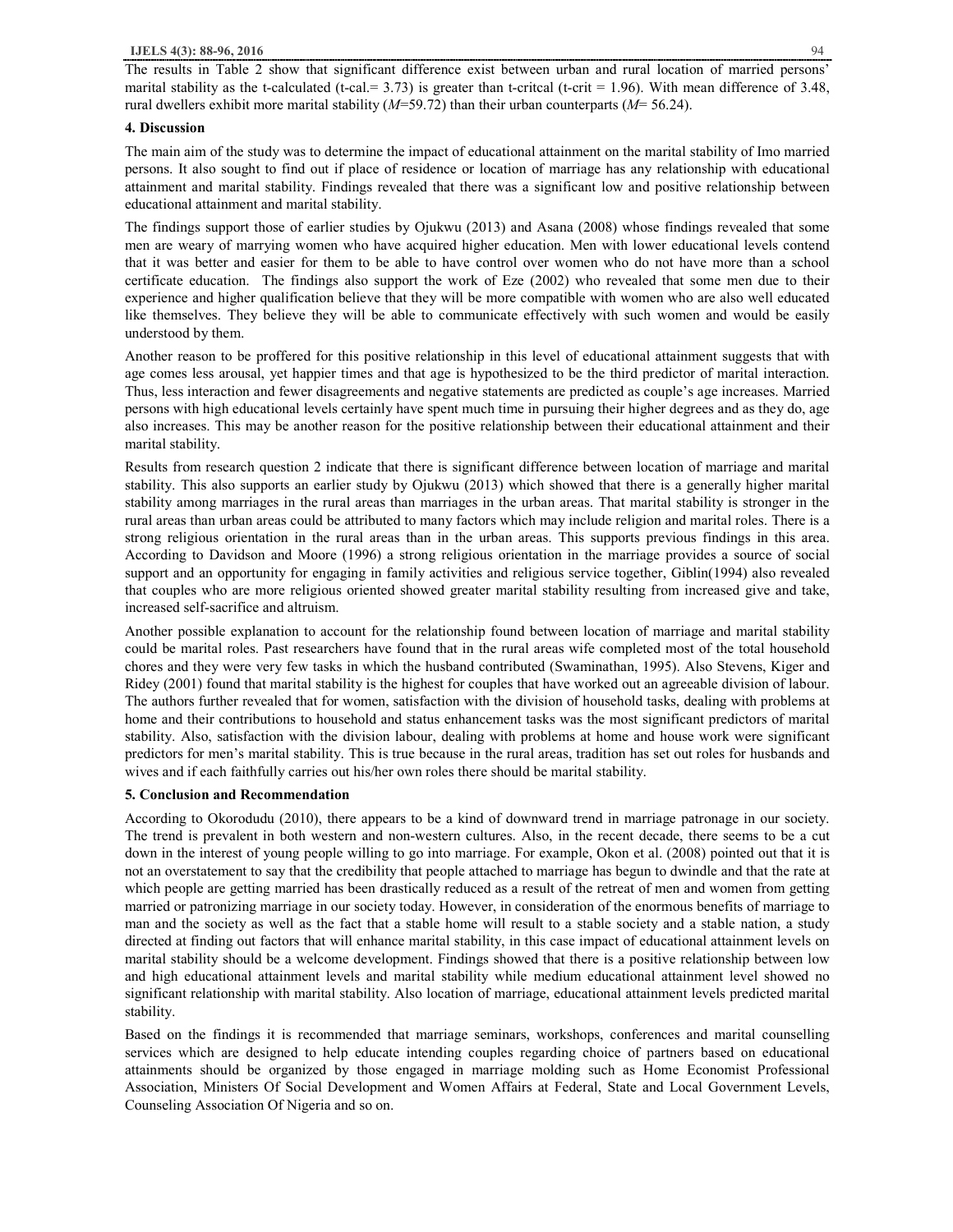**References** 

Akinboye, J. O. (1999). How to be Happy in Marriage. *Psychology for Everyday Living*, *1*(1), 65 – 74.

Anderson, R. (2015). *Fields of training: Manual European Centre for the Development of Vocational training*, Thessaloniki.

Anima, R.N. (2008). Marital Instability and its Impact on Women and Children of Bangledash. *Shahid Sharawardi* College Laxnibazar Dhaka, Bangladash.

Asana, F.A. (2000). Problems of Marriage and Family life. In: An African Context: Viewed from the Perspective of the Christian Pastor as a Counselor. Dissertation Abstr. Int. 51:5

Ayandokeun, H. A. (2001). *The Recent Trends in Marital Success in Nigeria.*Unpublished M. Ed thesis, Department of Guidance and Counseling University of Ibadan, Ibadan, Oyo State.

Philippe, B. and Lochner, L. J. (2008). The Changing Role of Family Income and Ability in Determining Educational Achievement. Centre for Human Capital and Productivity. *CHCP Working Papers*, 2008-1. London, ON: Department of Economics, University of Western Ontario.

Bassy, R. U. (2000). Conflict Resolution in marriage in E. A. Uwe & A. E. Obot, (Eds). *Marriage counseling issues and Solutions*. Calabar: Pyramid.

Becker, G.S., Elizabeth, M. L. and Robert T. M. (1999). An economic analysis of marital instability. *Journal of Political Economy, 85*, 1141-1188.

Bell, D. (2001). Defining Marriage and Legitimacy. *Current Anthropology, 38*(2), 237-54.

Bradbury, T. N. (Ed.) (2000). *The Development Course of Marital Dysfunction.* Cambridge: Cambridge University Press.

Bradbury, T. N., Fincham, F. D., & Beach, S.R.H. (2000). Research on the nature and Determinants of Marital Satisfactory. A Decade in Review. *Journal of marriage and family, 62*, 964 – 980.

Breen, R., Luijkx, R., Muller, W. and Pollek, R. (2009). Non-persistent inequality in educational attainment. Evidence from eight European countries. *American Journal of Sociology, 114*(5), 1475-1521.

Davidson, J. K., & Moore, N. B. (1996). *Marriage and Family: Change and Continuity,* Massachusetts: Allyn and Bacon.

Denga, H. M. (2004). A survey of Love and Marital Adjustment among Married Women in Calabar, *Nigerian Educational Research Journal, 4* (2), 23 -28.

Ebigbo, J. P. (2002). *Child Abuse and Poverty.* Enugu: New Dimension.

Fehintola, J. O. (2009). The effect of family Background and environmental factors on Academic Achievement of Secondary School Students: A Study of Selected Secondary School Students in Saki West Local Government Area. *International Journal of Distance Education, 4*, 51 – 64.

Giblin, P (1994). Marital Satisfaction. *Family Journals, 2*(1), 48 -51.

Glenn, N. D. (1998). The course of marital success and failure in five American 10 years marriage cohorts. *Journal of Marriage and Family, 60*, 569 – 576.

Kang, T. &Jaswal, S. (2009). Marital stability as a correlate of Parenting. *Stud. Home Comm. Science, 3*(1): 39 – 42.

Kin, H. R., &Mckenry, P. C (2002). The Relationship between Marriage and Psychological Well-being. *Journal of Family issues, 23*(8) 885 -911.

Kumuyi, W. F. (2004). *Effects of Marital Instability Mirror,* Lagos: Deeper Life Publication.

Nwankwo, O. C. (2013). *A practiced guide to research writing for students of research enterprise* (5th ed.). University of Portercourt Press.

Nwokocha, C. E. (2002). *Marital relationship,* Prompt Enterprises.

Nworgu, B. G. (1991). *Educational Research: Basic issues and Methodology.* Ibaden; Ohisayi Press Ltd.

Odebunmi, A. (2007). *Parenting: Across Cultural & Psychological Perspective.* Abuja: Afabunmi Nig. Ltd.

Ogunsanmi, J.O. (2005). Employment Status and Marital Adjustment of Married Women in Ekiti State, Nigeria. *The Nigerian Journal of Guidance and Counselling, 10*(1), 51-61.

Ojukwu, M. O. (2013). The influence of mate selection preferences on marital stability among Abia married persons. Unpublished Ph.D. Dissertation, Michael Okpara University of Agriculture, Umudike.

Ojukwu, M. O. (2014). The impact of Gender and Mate Selection Preferences on Marital Stability. *International Journal of Educational Psychology and Sports Ethics, 16*, 1177 – 1199.

Ojukwu, M. O. (2015). The influence of Length of Marriage and Mate Selection Preferences on Marital Stability. *Journal of Sustainable Agriculture and the Environment, 15*(2), 399 – 411.